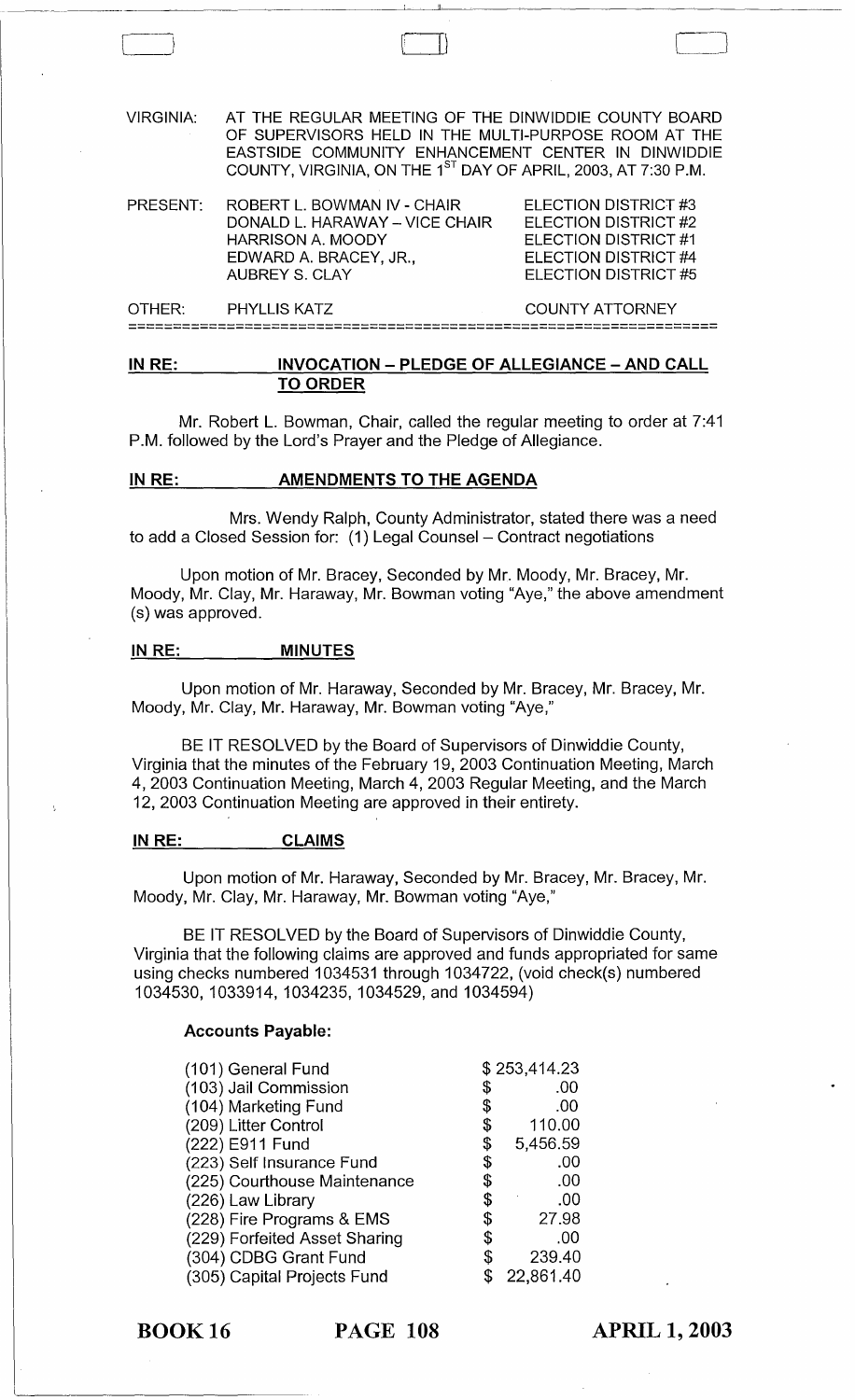|                                                          | (401) County Debt Service | .00                                        |
|----------------------------------------------------------|---------------------------|--------------------------------------------|
| <b>TOTAL</b>                                             |                           | \$281,999.60                               |
| <b>PAYROLL 03/31/03</b>                                  |                           |                                            |
| (101) General Fund<br>(222) E911 Fund<br>(304) CDBG Fund |                           | \$<br>\$413,649.81<br>3,420.91<br>4,181.30 |
| <b>TOTAL</b>                                             |                           | \$421,252.02                               |
| IN RE:                                                   | <b>CITIZEN COMMENTS</b>   |                                            |

Mr. Bowman asked if there were any citizens signed up to speak or present who wished to address the Board during this portion of the meeting.

- 1. Barbara Wilson 8804 Duncan Road, Petersburg, Virginia stated for over a year citizens have appeared before this Board and the Planning Commission with questions concerning the rezoning and conditional use permit for Tidewater Quarry operations. She asked when are we going to get answers to our questions? She also requested that the Board consider holding the Quarry's conditional use permit public hearing at the Dinwiddie County High School to accommodate the need for additional parking and space.
- 2. Michael Bratschi 23500 Cutbank Road, McKenney, Virginia commented he read in the newspaper last week that the Commonwealth's Attorney had asked the Board for some additional money to supplement his office. He asked did you give him the money? The County Administrator responded no, at this point, because he is looking into other funding sources. Mr. Bratschi stated Dinwiddie County is not going to get a full-time Commonwealth's Attorney because Mr. Rainey is not going to apply. He requested that the Board place a referendum on the ballots to establish a Police Department and let the people decide whether or not they wanted it themselves. The issue of the 3-minute time limit for the citizens to make comments to the Board was questioned. Mr. Bowman said the Board was currently looking at it.
- 3. Don Lauter Prince George County stated he had a copy of the land use by the National Parks Service "Draft" Management Plan. He commented he noticed all of the maps in the plan are about 1,000 feet off. He questioned whether the citizens would ever be allowed to go out with a group and take a look at the couple of thousand feet or so of 7' tall earthworks where the Confederate line was located where the black troops fought.

## **IN RE: REQUEST FOR LETTER OF SUPPORT - COMMUNITY HOUSING PARTNER**

Rev. Kathryn F. Talley, Housing Development Officer and Mr. Graham Driver, Director of Development, Community Housing Partners appeared before the Board of Supervisors at the March 18<sup>th</sup> meeting seeking a letter of support for their rehabilitation efforts in the Sentry Woods Subdivision located in the northeast portion of the County. One of the issues of concern raised at the last meeting by Mr. Bracey was whether the real estate taxes had been paid on the property. According to the tax records \$25,000 is owed on the property, which will be paid in full at the point of sale. Hopefully, this will happen in November if they are successful in obtaining the tax credit. The question was also raised, since they are a non-profit housing developer, would they be tax exempt. Rev. Talley said definitively yes, our properties do in fact, pay real estate taxes across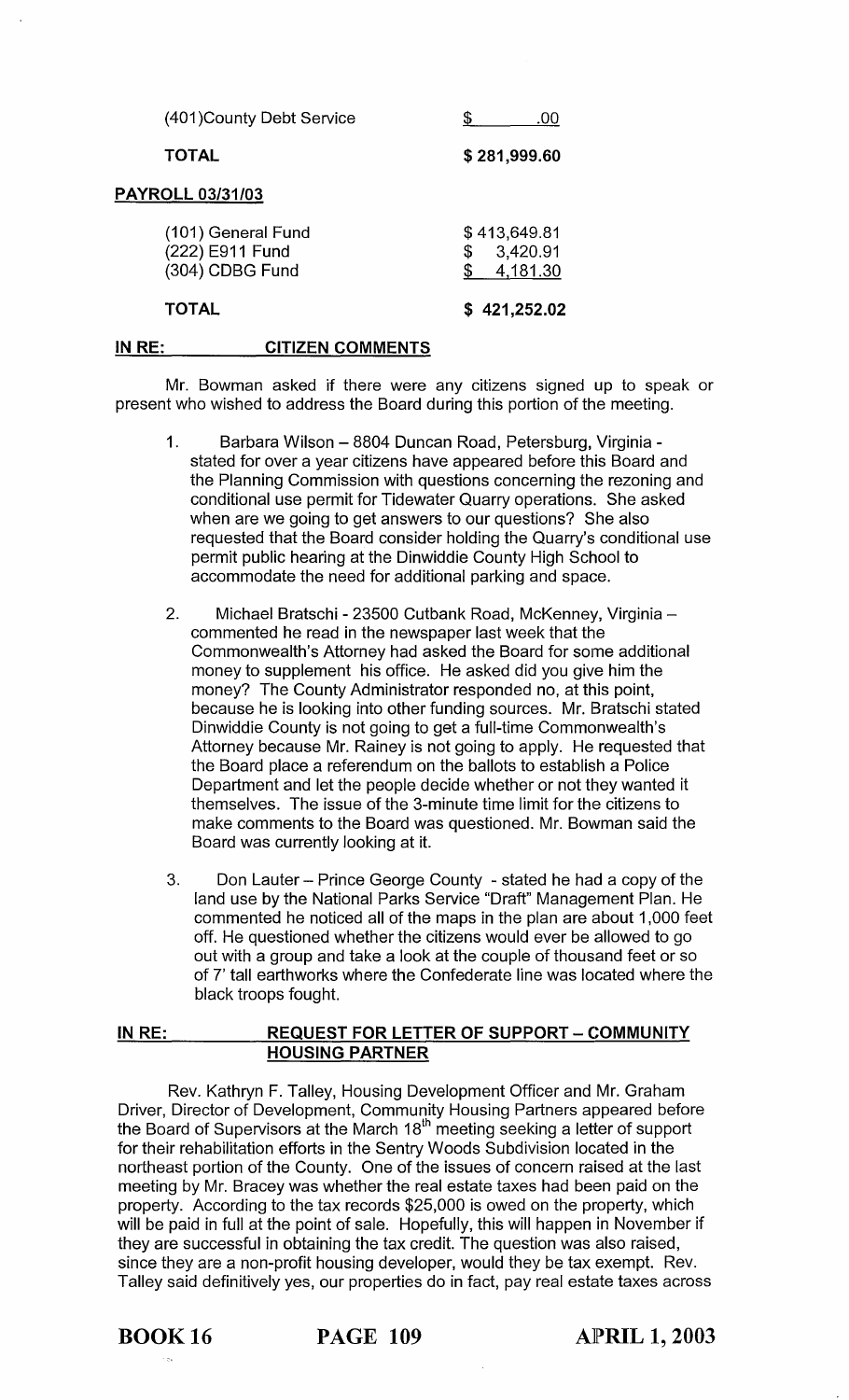the State and we would in Dinwiddie as well. Continuing she described the improvements they intend to make to the properties. Rev. Talley stated they were here tonight to answer any other questions the Board might have and to request a letter of support for their proposal.

Upon motion of Mr. Bracey, Seconded by Mr. Haraway, Mr. Bracey, Mr. Moody, Mr. Clay, Mr. Haraway, Mr. Bowman voting "Aye,"

BE IT RESOLVED by the Board of Supervisors of Dinwiddie County, Virginia that the County Administrator is authorized to write a letter of support endorsing the Community Housing Partners rehabilitation efforts to the Sentry Woods Subdivision project.

### **IN RE: PRESENTATION OF PEER REVIEW BY COUNTY'S CONSULTANT - TIDEWATER IMPACT STUDIES**

The County Administrator stated Mr. Randy Darden, Jr., with Burgess and Niple is here tonight to review the Executive Summary for his peer review of the impact studies for Tidewater Quarries. Mr. Darden presented the following Executive Summary.

#### "EXECUTIVE SUMMARY

Burgess & Niple (B&N) was retained by Dinwiddie County to provide a peer review and objective analysis of various technical reports associated with the Tidewater Quarries, Incorporated (TQI) application to site a quarry in Dinwiddie County.

B&N was present at the two public information meetings held on February 19 and February 25, 2003. These meetings provided an opportunity for the applicant to make their technical presentations and provided an opportunity for follow up questions from members of the Board of Supervisors, Planning Commission and the public. We attended the March 12, 2003 Dinwiddie County Planning Commission meeting which was preceded by a presentation by the National Park Service and we were present at the site visit made to the TQI Springfield Road Quarry. During this visit, a quarry blast was observed.

#### **Hydro Geological Report**

. The report prepared by CEM, indicates shallow wells in the vicinity of the quarry may be impacted. We are in agreement with this statement. As a result of this concern, it is presumed construction of deeper wells can be accomplished to address this situation should it arise.

With regard to this scenario, we have concerns. The report does not address the potential impact of the proposed quarry operation on deep wells. At this point, we cannot concur with this method as a potential solution to shallow well impacts. We would recommend the study be revised to address any impacts the proposed quarry may have on deep wells.

Second, it has been stated that impacts may occur to the shallow wells. However, the report does not address the impacts on Hatcher Run, Rocky Branch or the ponds located throughout the area. We recommend the report be revised to address this issue.

We would also recommend the pumping rate from the quarry operation be revisited. The Jack Quarry to the north, discharges 270,000 gallons per day and the TQI Richmond operation discharges between 100,000 and 200,000 gallons per day. Our concern is as the pumping rate increases above 100,000 gallons per day, impacts are seen on both the average recharge rate and the drought recharge rate.

BOOK 16 **PAGE 109 APRIL 1, 2003** 

 $\bigcap$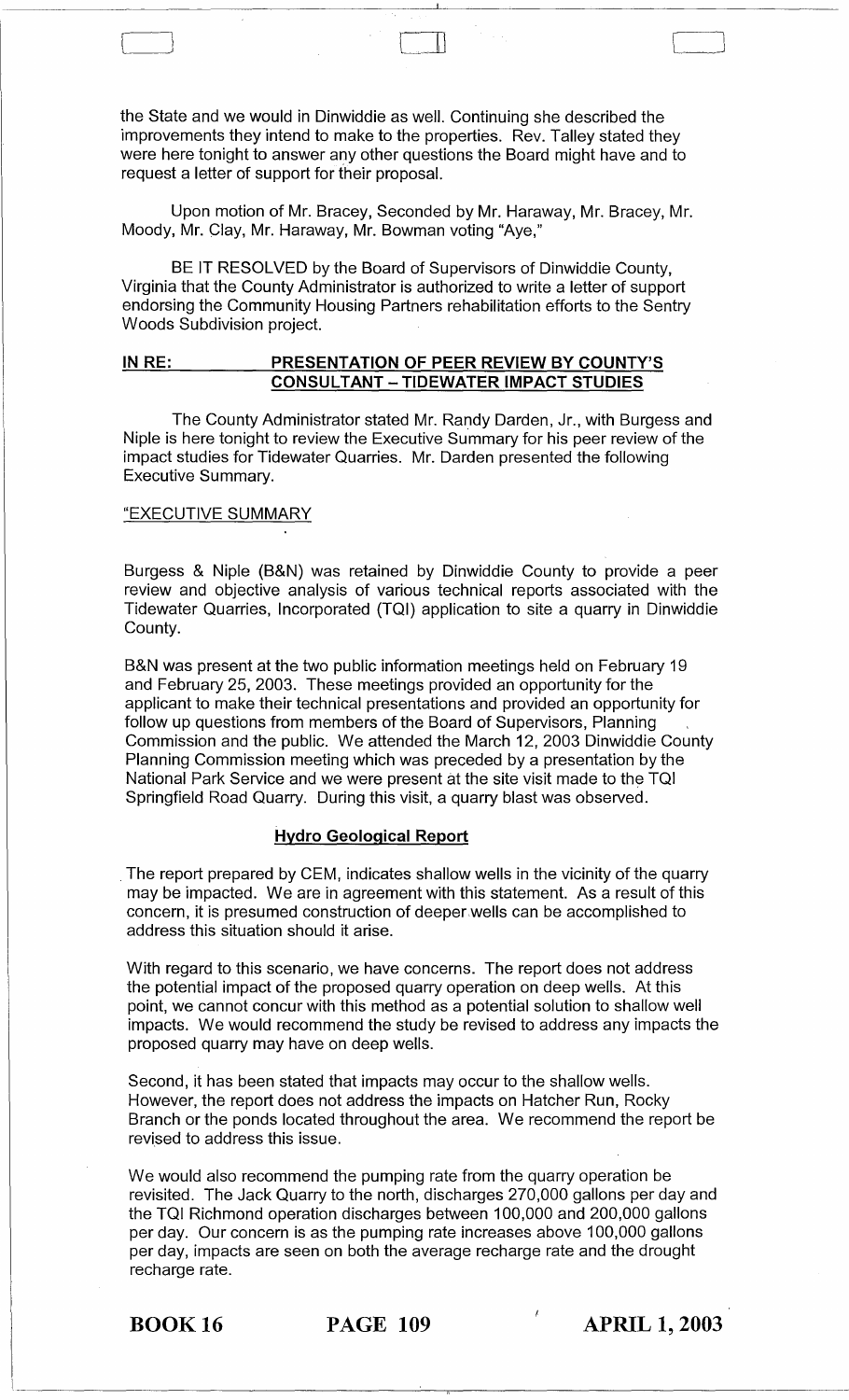Additional comments, questions and recommendations are presented in the attached review.

#### Economic Impact Report

After reviewing Dr. Pearson's Economic Impact Report, BBP concludes that the report reasonably estimates economic impacts of the proposed TOI site even though there are certain methodological shortcomings in the application of the assumed jobs and salaries that Dinwiddie captures. However, because TOI already operates a concrete plant in Dinwiddie County, the Planning Commission should understand that most impacts calculated for the concrete sales portion is a transfer and does not represent net new revenues. It is possible, however, that that the location of the concrete facility next to the quarry could result in synergies that could increase concrete sales revenues.

Assumptions in terms of salary rates, the number of employees, and taxes are all within reason and coincide with average county statistics. Although certain assumptions (e.g. discount rate, impacts to other counties) could be more conservative, BBP does not believe the results or conclusions (other than the calculations for the concrete plant which constitute 14% of the business volume) materially overstate the potential or expected benefits of the plant to Dinwiddie County.

### Transportation Infrastructure and Traffic Analysis

The report does not address the need or justification for signalized operation of the US 1/Frontage Road intersection. It appears that signalization at the intersection maybe required sometime before full production of the facility (2010) is reached. However, B&N would recommend traffic signal installation only after operation of the quarry begins, in order to verify the assumptions made in the report, i.e., background traffic growth, amount of generated quarry traffic, and traffic distribution. It will be important to accurately determine the number of left turning trucks for an adequate time after opening of the quarry, rather than to simply assume a 2% distribution to the south.

Reference is made in the report to a market study that was used to determine the traffic distribution in the study area. This market study should be included, or be more fully described in the report. It is understood that the proximity of the 1- 85/US 460 Interchange will attract most of the generated Frontage Road traffic to and from the north. However, the assumption that practically all (98%) of the generated traffic on Frontage Road would turn right should be substantiated. (One third of the existing traffic currently turns left during the pm peak hour.) Fully loaded, left-turning trucks would have a greater negative impact on intersection operation.

If, in fact, practically all of the generated truck traffic leaving the quarry is destined to the north and east, presumably using 1-85, an additional traffic impact analysis of the US 1/US 460 intersections should be performed. Left turning trucks at this intersection could have a significant impact on intersection delay and safety.

### Environmental Noise Assessment

The Environmental Noise Assessment report prepared by Staiano Engineering, Inc dated August 9, 2002 presented information concerning noise generation and mitigation at the proposed Tidewater Quarries, Inc. operation. The noise study followed standard sound sampling and modeling procedures for determining the sound levels generated by equipment at the facility and predicting sound levels at sensitive receptors adjacent to the facility.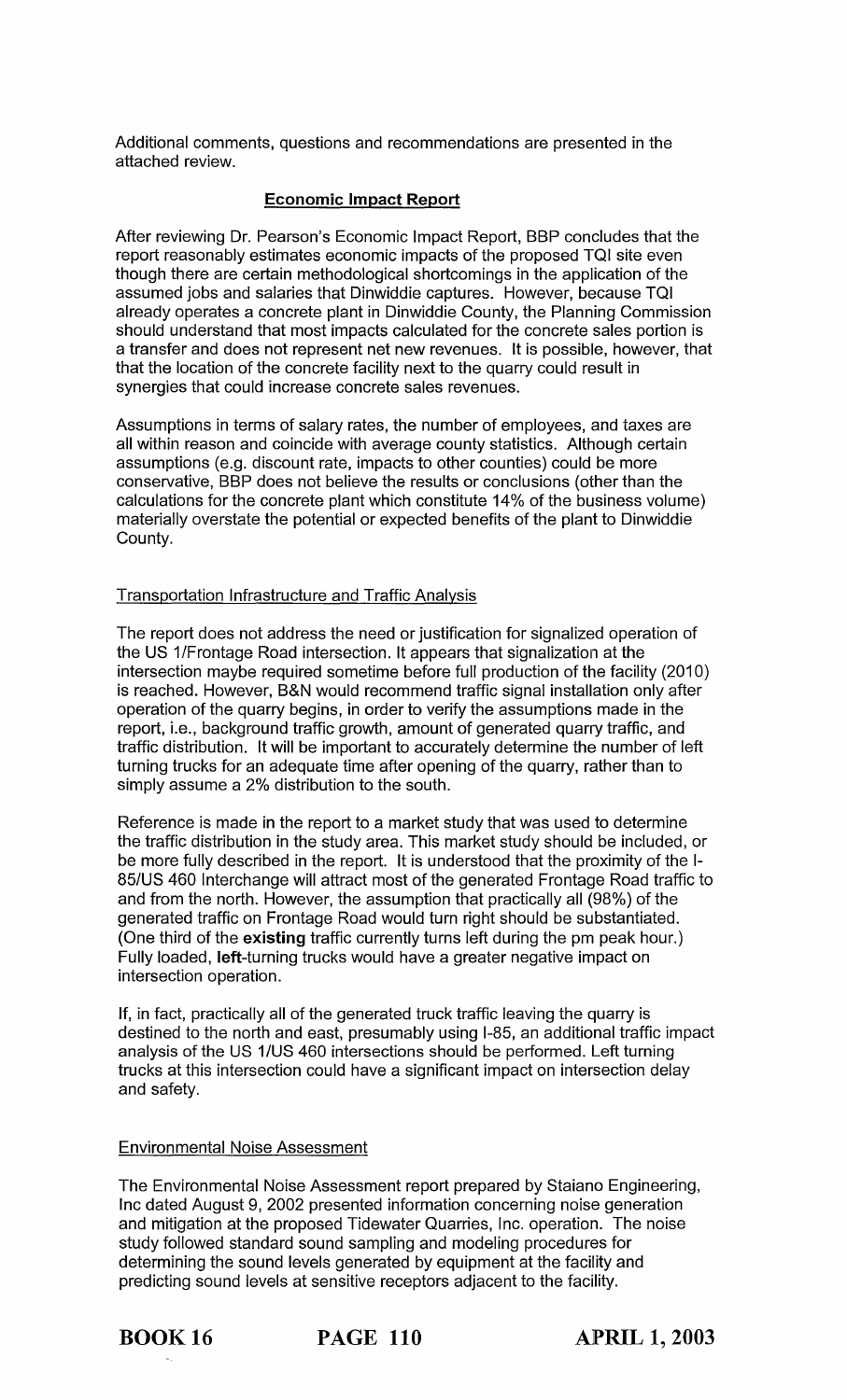Based on the information presented in the report, ambient readings at three locations around the proposed site produced an equivalent average sound level of 42-60 A-weighted decibels (dBA).

 $\begin{bmatrix} 1 & 1 & 1 \\ 1 & 1 & 1 \end{bmatrix}$ 

One source of sound from within the quarry operation that was not included in the report calculations was on-site blasting. Blasting will most likely produce sound levels that exceed the 65 dBA (on-site). How this affects the daytime average hinges on the frequency (number) of blasting events in one day.

A second source of noise that was discussed in a cursory manner is the truck traffic along the Frontage Road. The report states that between 361 and 400 loads of material will leave the site on a daily basis. This will result in 722 to 800 trucks passing the houses along Frontage Road, since each truck will pass the houses twice per trip. Using the data included in the report, semi trucks produce about 90 dBA at the edge of the roadway. Using a 6-dBA decrease for every 100 feet the sound travels, a house at 300 feet from the road will experience a level of 72 dBA. Houses closer to the road than 300 feet will experience sound levels between 90 and 72 dBA. This would exceed the stated goal of 65 dBA during the daytime.

In conclusion, the Environmental Noise Assessment addressed sound levels generated from selected activities within the proposed quarry. The report identified the sound levels at selected receptors adjacent to the quarry property with and without mitigation at the quarry property boundary based on the sound emitted from the equipment. The mitigation should be able to meet the sound level requirements based on the equipment they propose to use at the site. The sound levels did not include sound generated from blasting activities within the quarry. Blasting will most likely have an annoyance sound level on surrounding property due to the sudden nature of the sound energy. The noise assessment report did not address the impact of truck traffic noise off-site between the quarry and the Interstate. Based on an estimate of truck sound levels generated along Frontage Road, this sound will most likely be a higher level than the sound from the quarry operations. The other concern with the truck traffic is that trucks may be entering the quarry twenty-four hours a day. In the evening and at night, these trucks will most likely have the greatest noise impact compared to daytime on the homes along Frontage Road.

#### Site Lighting

Overall, the report addressed the major concerns for spill and glare control. It is the intent to minimize the spill and glare, but not sacrifice safety to those requiring artificial lighting.

In the criteria section, it was stated that the allowable spill light be limited to 0.5 foot-candles 50'-75' beyond the property line. We would recommend that the limit be 0.5 foot-candles at the property line.

For the processing site lighting, we agree with the use of cutoff fixtures as described. 600 watts seems like a large lamp for a 30-foot pole. Lamp wattage and pole height would vary based upon required lighting levels. Pole heights greater than 30' would not be recommended since the light would be visible from a greater distance. Keeping the poles below the 30' tree line would also be recommended to reduce visible light by neighbors. The use of 400 watt and smaller lamps should be considered.

In general, automatic lighting controls should be considered to shut off the lighting when it is not required (other than those needed for security and safety). Controls should be zoned so particular areas that are not in operation can be turned off (or reduced) independently.

BOOK 16 **PAGE 110 APRIL 1,2003**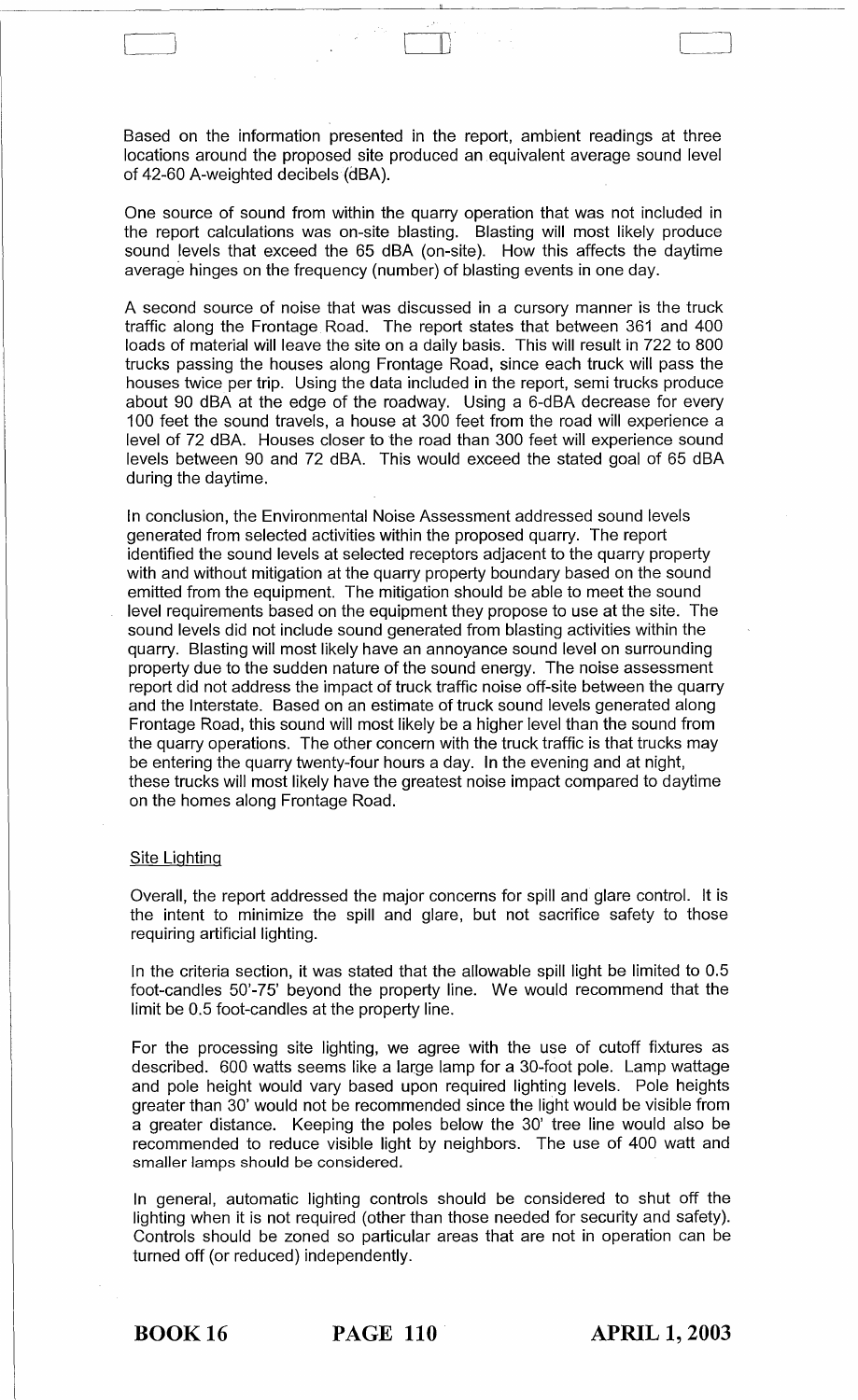Controls will also provide energy savings. It is also recommended that footcandle point calculations be provided for all the exterior lighting in order to allow for the least amount of lighting to be provided to accomplish the required lighting levels. These foot-candle printouts should be reviewed by a certified lighting designer (LC) or by an electrical professional engineer (PE).

## Archaeological Assessment

The study appears confined to archaeological resource potential only. Absent from their summary are any formal recommendations for how to treat the earthworks on the property, including their potential National Register eligibility or their relationship to potentially eligible battlefields. Ultimately, Gray & Pape would agree that the likelihood of identifying artifacts associated with Civil War skirmishes may be low, even when considering other skirmishes not mentioned in the report; however, features such as earthworks are cultural resources that should be considered for their National Register eligibility in the same way that archaeological sites are considered.

Because the goal of a typical archaeological assessment is limited to that of identifying site potential, extremely detailed historic research is typically not undertaken. Typically, the archival files at the VDHR are consulted for site locations, and various other sources of historic context and mapping are consulted to identify resources that may not have been recorded with the VDHR. Additionally, the National Park Service (NPS) historians in the Petersburg area are an excellent source of historic information on Civil War activity in this region. It would appear from the report that at least the troop movement maps for various battles housed at the NPS were used (Page 6), but it is unclear as to whether individual staff were consulted.

Since this survey was undertaken, information has become more readily available concerning the role of the earthworks that run through the project area in the final battle of Petersburg, often known as "The Breakthrough" or "Petersburg Battlefield #3." A preliminary National Register form was submitted to the VDHR's review team for the Fort Davis Civil War Earthworks also recorded as Site 44DW314 and architectural Resource 26-5012 in September of 2002 (Barefoot 2002). This form reports that the resource consists of an approximately 4000-foot segment of well-preserved earthworks constructed in September and October of 1864, which are part of a larger, nearly 2-mile stretch of well-preserved earthworks. Fort Davis is near the northern end of the reported resource. A 5-gun battery, a 2-gun battery, and interior fort section, and primary and secondary breastworks are also included. The form contends that these earthworks were utilized in both the Battle of Boydton Plank Road on October 27, 1864, and later in the Breakthrough battle on April 2, 1865. A two-gun battery along the main line was used by Confederates to open fire on the Third Division of Parke's IX Corps, which resulted in 80 Federal casualties, all of whom were members of Bates' Colored Troops. Later, the works were used by Davis' Mississippi regiments and McComb's Tennessee regiments in a skirmish with Wright's 6<sup>th</sup> Vermont Corps. The primary engagements here occurred at Fort Davis, at the northern end of the recorded resource. The form reports that Fort Davis was eventually taken by the Union troops, the line was completely compromised, the Southside Railroad was secured by Federal troops, and, ultimately, Lee abandoned Petersburg. The VDHR has conditionally approved this form and has requested additional information from the applicant (Wagner 2003).

CRI did not recognize the relationship of the earthworks to "The Breakthrough," which is recorded as Petersburg Battlefield #3 (Resource 123-5026) at the VDHR. They did recognize that the earthworks played a role in both the Battle of Boydton Plank Road and the Battle of Hatcher's Run, however. But because their assessment was confined to the likelihood of encountering artifacts associated with these battles, they concluded that the likelihood of identifying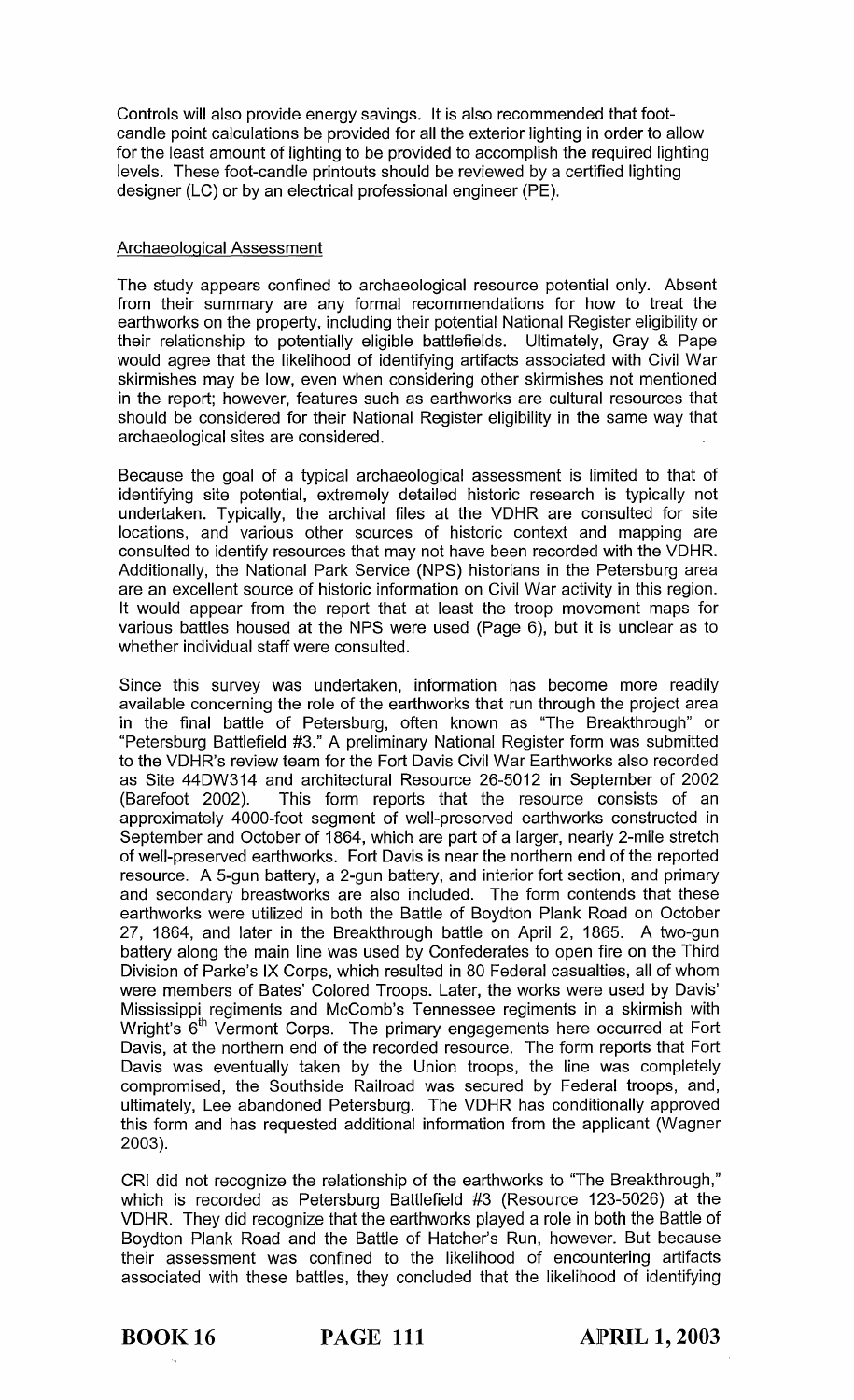artifacts associated with these battles was low. Such an· assessment fails to consider the historic significance of the earthworks themselves and, thefore, the potential for the project area to contain historically significant cultural resources.

 $\begin{bmatrix} 1 & 1 & 1 \ 1 & 1 & 1 \end{bmatrix}$ 

Gray & Pape was provided with a copy of a letter indicating the support of the Civil War Preservation Trust for Tidewater Quarries willingness to mitigate the impact of its quarry on Civil War resources by offering a "Mitigation Package." While Gray & Pape has not reviewed this plan, we recommend that that VDHR play an integral role in any form of mitigation for effects to historic properties on the parcel in keeping with federal guidance for following Section 106 of the NRHP (Advisory Council on Historic Preservation 2001). The VDHR is an invaluable resource to help in such matters and their participation is required if the project wishes to comply with Section 106.

In conclusion, Gray & Pape finds that the Archaeological Assessment of the Tidewater Quarries Dinwiddie County Facility undertaken by CRI generally accomplished its stated goals. It provided an adequate assessment of the potential of the property to contain archaeological sites. However, in failing to identify the role of the earthworks that run through the site with the "Breakthrough" battles of April 2, 1865, it may have incorrectly estimated the archaeological potential of the areas surrounding the earthworks. Additionally, because important cultural resources issues beyond those of the potential for archaeological sites to be located on the property were not addressed, certain objectives of cultural resources investigations necessary for environmental permitting were not accomplished including the potential for the project area to contain historically significant architectural resources and/or archaeological features.

### Endangered Species / Wetlands Survey

Based on the preliminary nature of the Endangered Species report and the stated need for additional information, a review of the document was not provided.

The wetlands report presented confirmed wetland locations and certification by the Corp of Engineers. No further review is required of this report."

The County Administrator commented if the Board members had any other issues we could set up a workshop date for Mr. Darden to come back and deal with those issues. The other experts within the firm could be brought in with a conference call to answer specific questions.

Mr. Bowman asked questions dealing with the economic impact study; the regional impact of the quarry; its potential growth; traffic impact, and the noise impact.

Mr. Dean McCray requested that Mr. Darden attend the Planning Commission meeting Tuesday, April 9, 2003 to answer any questions they might have.

Mr. Scheid informed the public that the complete Peer Review compiled by Burgess & Niple would be available in hard copy form on Thursday or Friday in the Planning Office for \$20 and on CD for \$15 if anyone was interested in purchasing it.

#### **IN RE: RECESS**

The Chairman called for a recess at 8:40 P.M. The meeting reconvened at 8:59 P.M.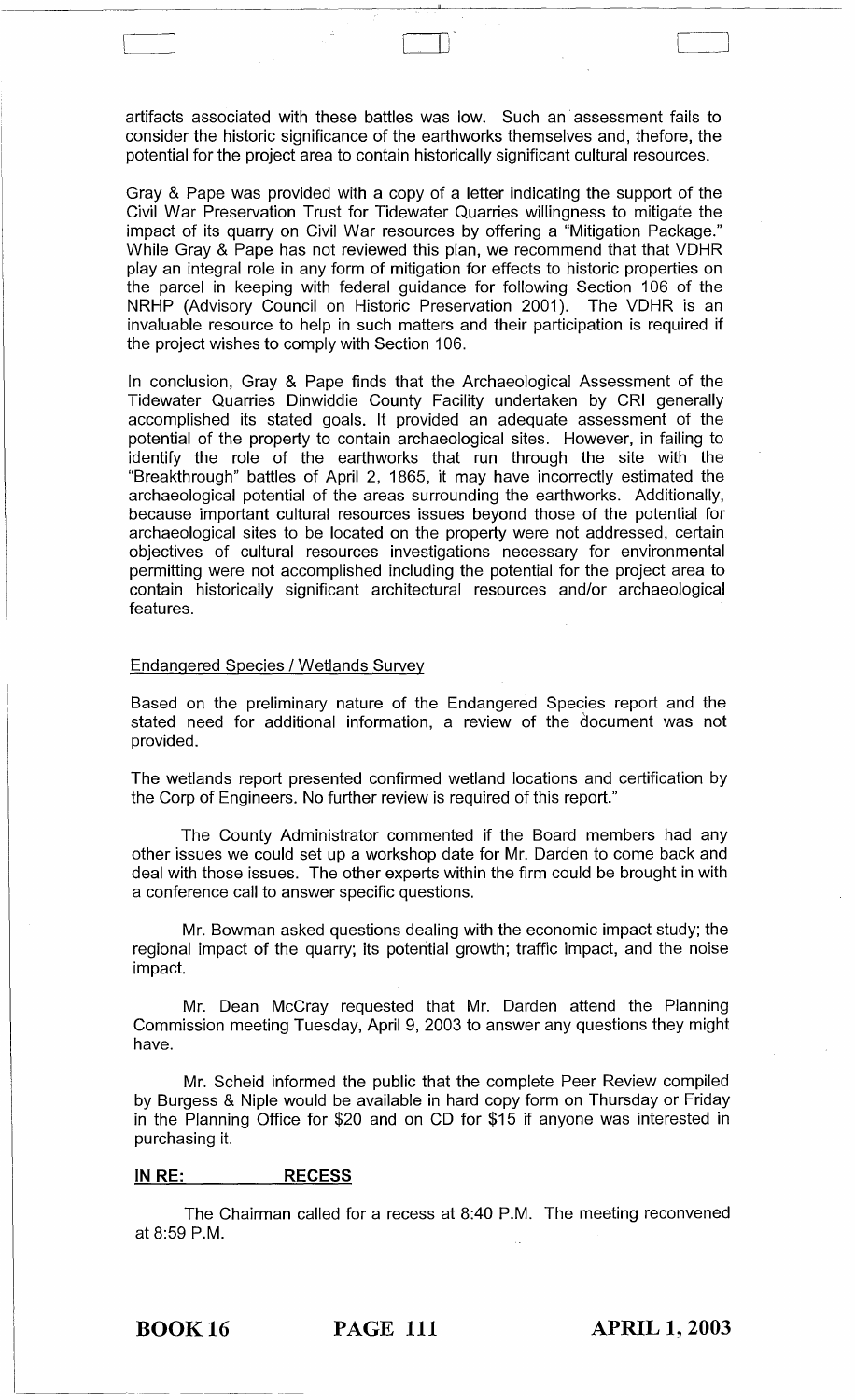Mr. William C. Scheid, Planning Director, came forward to make the following statement prior to the Public Hearings.

"As previously requested by the Board of Supervisors, Draft copies of the Planning Commission Meeting minutes have been made available to the public prior to this meeting as well as copies on the table at the rear of this meeting room. The purpose of doing so is to expedite the hearing process without compromising the publics' access to pertinent information. It is noted that the Board has been given various information on all of the hearing(s) to include, the application, zoning map, adjacent property owner list, locational map(s), proffers (if applicable), soils data, comprehensive land use maps and references, etc. With this information noted, I will proceed with the case(s)."

### IN RE: PUBLIC HEARING - P-02-6 - TIDEWATER QUARRIES. INC- REZONING REQUEST

This being the time and place as advertised in the Progress Index on March 18, 2003 and March 25, 2003, and in the Monitor on March 19, 2003 and March 26, 2003, for the Board of Supervisors of Dinwiddie County, Virginia to conduct a Public Hearing to receive public comment on a request from Tidewater Quarries, Inc., to rezone approximately 20.6 acres from Business, limited B-1 to Agricultural, general A-2.

Mr. Scheid read excerpts from the following Summary Staff Report:

# Planning Summary Report

File: P-02-6

Applicant: Tidewater Quarries, Inc.

The applicant, Tidewater Quarries Inc., is seeking a rezoning of tax map/parcels 34-13A & 34-13B containing approximately 20.6 acres from Business, limited B-1 to Agricultural, general A-2. The property is bounded to the east and west by property owned by G. B. Ragsdale and Frank E. Houseman, to the south by Hatchers Run and to the north by Rocky Branch. The property is a portion of the abandoned railroad line and is located approximately 2,000 feet west of Duncan Road and approximately 3,700 feet north of Dabney Mill Road. The applicant is acting on behalf of the property owners, G. B. Ragsdale and Frank E. Houseman. Originally, the Planning Commission heard this case at their regular meeting on January 8, 2003 (Mr. Wood was not present during the hearing). There was considerable citizen comment in objection to the rezoning application. Upon conclusion of this meeting, the Planning Commission voted 4-2 in favor of recommending approval to the Board of Supervisors. Shortly thereafter a few deficiencies were noted in the application. Legal counsel recommended that an amended application be submitted and the Planning Commission rehear the rezoning application. On February 27, 2003, the Planning Commission reheard the rezoning application submitted by Tidewater Quarries. Again, there were several citizens in attendance that spoke in opposition to the rezoning request. Many comments made reference to the possible location of a quarry on the Ragsdale/Houseman lands located on both sides of this strip of land as well as ulterior motives by Tidewater for the rezoning request. Upon conclusion of the public comments and discussions among the Planning Commissioners, the Planning Commission voted 4-2 (Mr. Wood not present during this hearing) to recommend approval of the rezoning request to the Board of Supervisors.

BOOK 16 PAGE 112 APRIL 1, 2003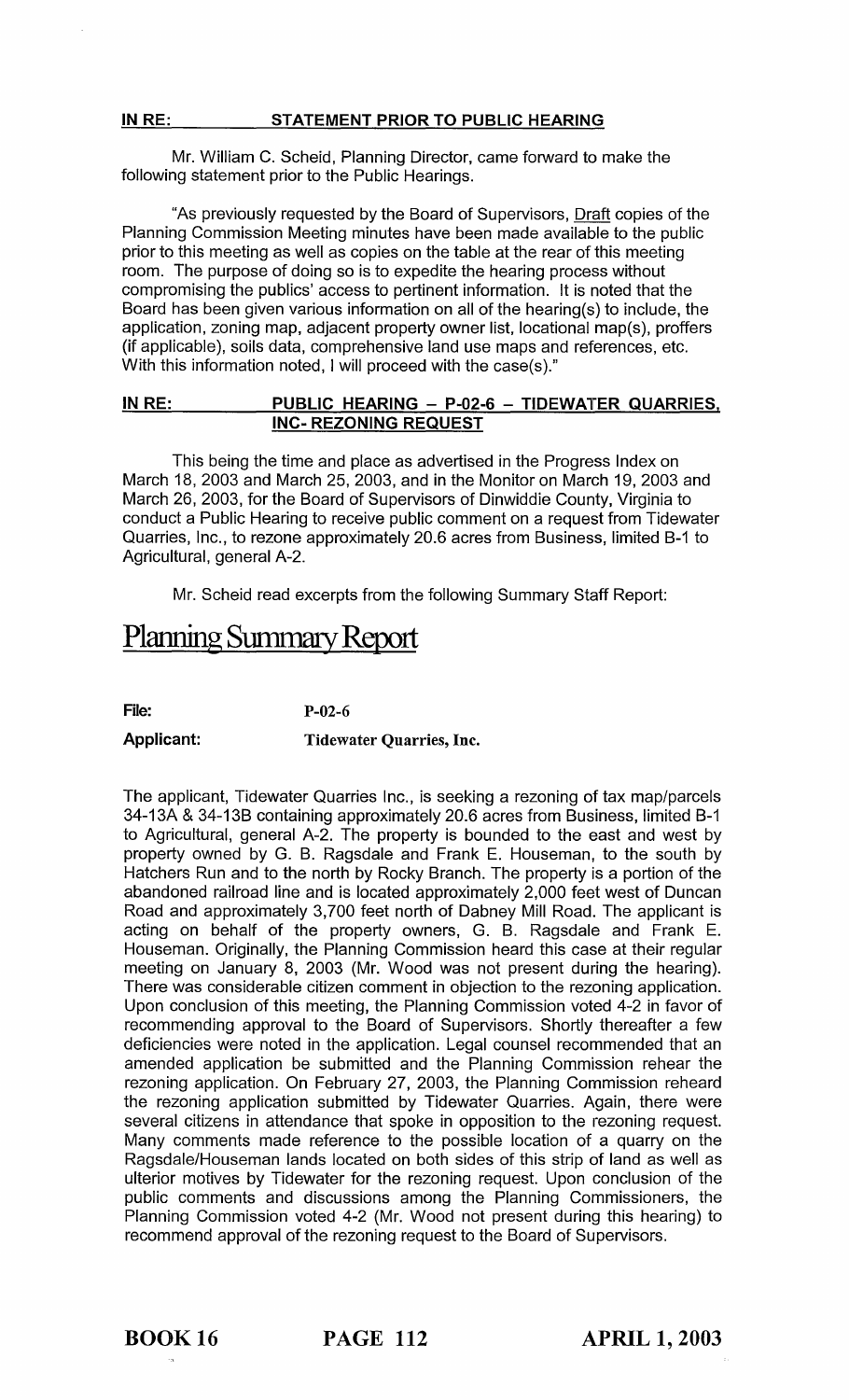Since this is a zoning matter, the standard statement regarding your action must be read. In order to assist you in this mater, the statement is attached.

 $\begin{bmatrix} 1 & 1 & 1 \\ 1 & 1 & 1 \end{bmatrix}$ 

Mr. Brennon Keene - 901 E. Cary Street, Richmond, VA, Attorney, spoke on behalf of Tidewater Quarries, Inc, the applicant. He stated that the issue before the Board was a simple one. He commented the B-1 zoning was created a long time ago for a reason unknown to us. The parcel of land is a portion of the abandoned railroad line that is only 100 feet wide, which is not developable as a B-1 . property with the current zoning. He added that being consistent with good land use and zoning practices this property should be zoned A-2 to match the surrounding property. He requested that the Board approve the rezoning request before them tonight.

Mr. Bowman opened the public hearing. The following citizens came forward to address the Board in opposition to the rezoning request.

- 1. David Dudley 25907 Smith Grove Road, Petersburg, Virginia
- 2. Ralph Mangum 9013 Dabney Drive, Sutherland, Virginia
- 3. Diana Parker 10700 Chalkley Road, Richmond, Virginia
- 4. Geri Barefoot 7411 Frontage Road, Petersburg, Virginia
- 5. George Whitman, 13010 Old Stage Road, Petersburg, Virginia
- 6. Michelle Parker 6812 Duncan Road, Petersburg, Virginia
- 7. John Easter 701 East Byrd Street, Richmond, Virginia
- 8. Barbara Wilson 8804 Duncan Road, Petersburg, Virginia
- 9. Tommy Peters 5123 Chesdin Road, Petersburg, Virginia

No one spoke in support of the rezoning request.

Mr. Bowman closed the public hearing.

Mr. Keene stated he would like to refute the issue raised by Mr. Easter regarding the justification of the rezoning. The B-1 zoning is clearly incompatible with that area. It can't be used for a bakery shop nor can it be used for B zoning uses. It doesn't make sense to keep it in a B-1 use because it is unusable in that zoning classification and that is a fairly straightforward answer. With the regard to the claim of the fleecing of America, he commented it didn't sound exactly right to him with the Virginia Commonwealth laws; so he spoke with the attorney who tried the case where Henrico County rezoned the land for a wastewater treatment plant. The landowner in this case said he wanted to be paid for all of the sand and gravel underneath the wastewater treatment plant. The Supreme Court of Virginia ruled no to that case; that is not part of the calculus and there are Federal and State Supreme Court cases on that. The only thing that you can look at is the fair market value of the land not the future profits that you may or may not make on the land. Now the fact that there is minerals there can play into what the fair market value of the property is. There is also a four-part test as to whether or not you can figure the minerals as part of the fair market value. One part of that test is that the minerals underneath this property have to be different from all the properties around it. We have already said there is granite all around this property, so it is not different. Tidewater is not purchasing this property to try to fleece the Federal or State Government out of money for the proposed High Speed Rail line. The only purpose is to eventually open a quarry as we have said all along. Mr. Keene stated that when they filed the application back in October it was filed as one application. He said it was separated after learning from staff that they would have to go through the rezoning process before the conditional use permit process. Now the fact that you rezone this property has no bearing on how you decide on the conditional use permit. That has to stand on its on merits. If this property is rezoned the only thing it means is that Mr. Ragsdale has 20 more acres of A-2 land than he has now, which means he can use it for A-2; he can't use it for B-1. He requested approval of the rezoning request as recommended by the Planning Commission.

BOOK 16 PAGE 112 APRIL 1, 2003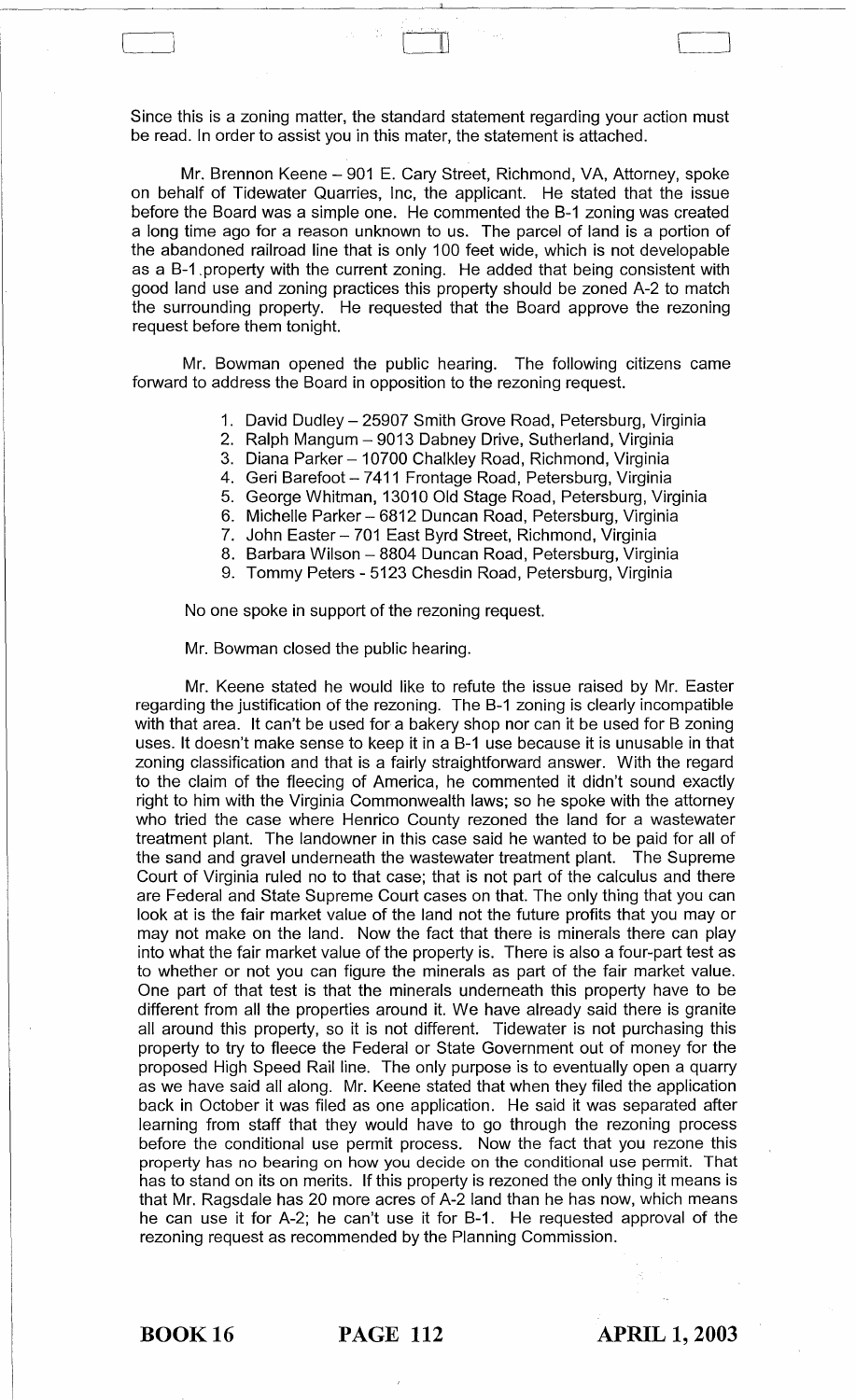County Jailor position at an annual salary of \$23,329. There were 16 applicants who were tested, interviewed, fingerprinted, and photographed for the position.

Upon Motion of Mr. Moody, Seconded by Mr. Bracey, Mr. Bracey, Mr. Moody, Mr. Clay, Mr. Haraway, Mr. Bowman voting "Aye,"

BE IT RESOLVED by the Board of Supervisors of Dinwiddie County, Virginia that authorization is granted for the Sheriff's Department to employ Mr. Glen Edward Schrum for a County Jailor position, at an annual salary of \$23,329.

#### IN RE: BOARD MEMBER COMMENTS

Mr. Haraway He stated he received information in the mail regarding a 457 plan. At the current time the County only offers 1 plan to the employees and with the current stock market today we really need to offer the employees more than just 1 company. They need to have more than one choice. The County should issue an RFP to several tax shelter annuity companies and choose at least 1 or maybe even 2 companies to go along with the one we currently have. The Board owes this to the employees to give them a choice when it comes to investing their money for retirement. Mr. Haraway made it a motion. Mr. Clay seconded the motion. Mr. Bracey asked for clarification of Mr. Haraway's motion. Mr. Haraway restated his request. The County Administrator stated the County chose to go through VACo because that provided an opportunity for us not to have to go through the bidding process. There may be an opportunity that the State is coming out with for the County to participate in if Mr. Haraway would allow Staff the time to wait and see what the State is offering. We could give a report to the Board at its next meeting. Mr. Haraway remarked if it is forthcoming in two weeks he would agree to wait. However, he brought this subject up two years ago and Administration was supposed to be looking into it and two years have lapsed and nothing has been done yet. The County Administrator agreed with him. Mr. Bracey asked how many employees are participating in the present program? Mr. Haraway withdrew his motion. Mr. Clay withdrew his second.

#### IN RE: CLOSED SESSION

Mr. Moody stated I move to close this meeting in order to discuss matters exempt under section:

#### Consultation with Legal Counsel - §2.2-3711 A. 7 of the Code of Virginia - Contract Negotiations

Mr. Haraway seconded the motion. Mr. Moody, Mr. Clay, Mr. Haraway, Mr. Bowman, Mr. Bracey, voting "Aye", the Board moved into the Closed Meeting at 10:41 P.M.

A vote having been made and approved the meeting reconvened into Open Session at 11:11 P.M.

### IN RE: CERTIFICATION

Whereas, this Board convened in a closed meeting under § 2.2-3711 A.7, of the Code of Virginia - Contract Negotiations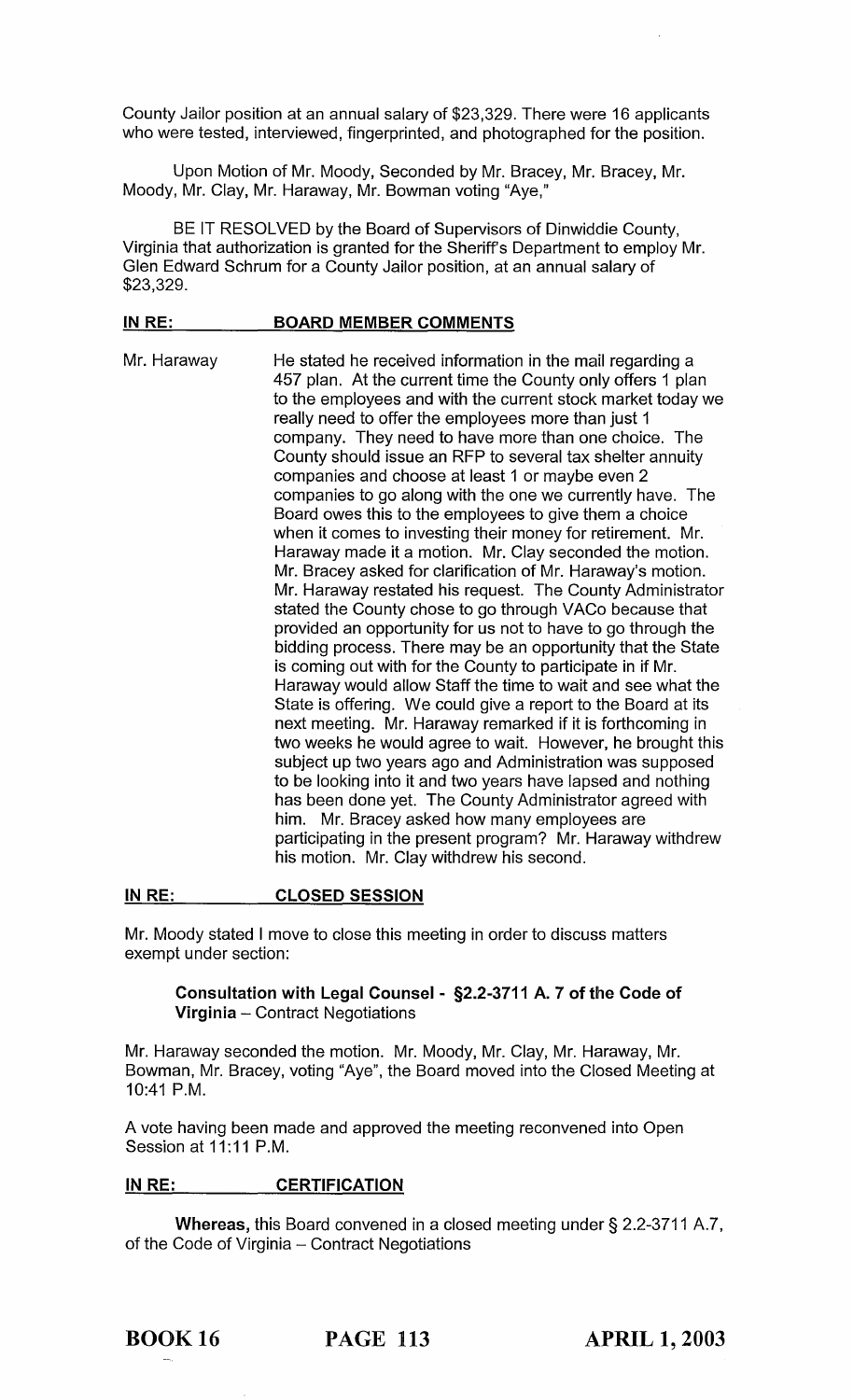And whereas, no member has made a statement that there was a departure from the lawful purpose of such closed meeting or the matters identified in the motion were discussed.

J ,  $\mathbb{E}[\mathcal{A}]\rightarrow\mathbb{E}[\mathcal{A}]\rightarrow\mathbb{E}[\mathcal{A}]$ 

Now be it certified, that only those matters as were identified in the motion were heard, discussed or considered in the meeting.

Upon motion of Mr. Clay, Seconded by Mr. Haraway, Mr. Bracey, Mr. Moody, Mr. Clay, Mr. Haraway, Mr. Bowman voting "Aye," this Certification<br>Resolution was adopted.

| IN RE: | <b>INFORMATION IN BOARD PACKET OR DISTRIBUTED</b>                                                                                                                                                        |
|--------|----------------------------------------------------------------------------------------------------------------------------------------------------------------------------------------------------------|
| 1.     | Petersburg National Battlefield News Release - Fee reduction at<br>Petersburg National Battlefield.                                                                                                      |
| 2.1    | VDOT - return of former private property to Charles P. Fick.                                                                                                                                             |
| 3.     | Letter from SPCA informing County that they will be supplying 6<br>catch-poles to the Dinwiddie County Animal Control Department for<br>the rescue of animals.                                           |
| 4.     | Petersburg National Battlefield News Release - "The Old Guard" to<br>provide military honors for unknown Union Soldiers burial.                                                                          |
| 5.     | Letter from the Commonwealth of Virginia Crater Health District<br>updating the West Nile Virus Surveillance and Response plans for<br>2003.                                                             |
| ۰6.    | Certificate of appreciation from the Virginia Institute of Government<br>for Dinwiddie County's contributions to the Virginia Institute of<br>Government's Email Broadcast Information Service for 2002. |
| 7.     | Appomattox Regional Library System - report                                                                                                                                                              |
| RE:    | <b>ADJOURNMENT</b>                                                                                                                                                                                       |

Upon motion of Mr. Haraway, Seconded by Mr. Clay, Mr. Bracey, Mr. Moody, Mr. Clay, Mr. Haraway, Mr. Bowman voting "Aye," the meeting adjourned at 11:15 P.M.

Robert-Bowman, **Chairman** l

. ATTEST: *L{,.L .. UtA'0i* w~/ I~~

Wendy Weber Ralph County Administrator

/abr

1



"-~ - -~~-------- -~-~. ~--.---'-'- -.--~~---~-~-~.- -- -- ~-' ~-----

',,' ' .. ;

**APRIL 1, 2003**